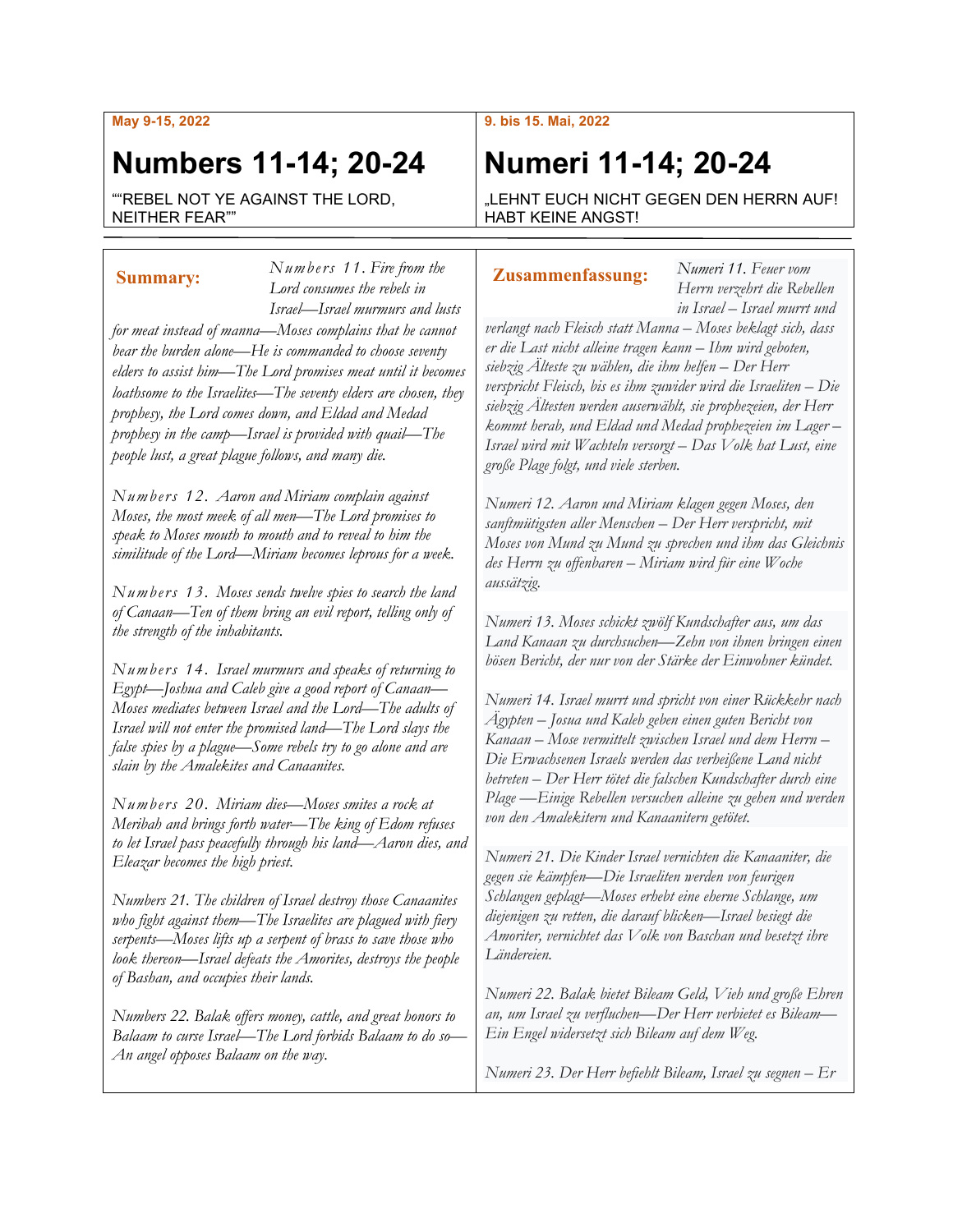| Numbers 23. The Lord commands Balaam to bless Israel-                                                                                                                                                        |                                                                                                                                                                                                                                                                                                                                                                                                                                                                                                                                                                                                                                                                                                                                                                                                                                                                                                                                                                                                                                                                                                                                                                                                                                                                                                                                                                                                                                                                                                                            | tut dies, indem Er sagt: Wer kann den Staub Jakobs zählen?                                                                                                                         |                                                                                                                                                                                                                                                                                                                                                                                                                                                                                                                                                                                                                                                                                                                                                                                                                                                                                                                                                                                                                                                                                                                                                                                                                                                                                                                                                                                                                                                                                                                                                                                                                                                                                                                              |
|--------------------------------------------------------------------------------------------------------------------------------------------------------------------------------------------------------------|----------------------------------------------------------------------------------------------------------------------------------------------------------------------------------------------------------------------------------------------------------------------------------------------------------------------------------------------------------------------------------------------------------------------------------------------------------------------------------------------------------------------------------------------------------------------------------------------------------------------------------------------------------------------------------------------------------------------------------------------------------------------------------------------------------------------------------------------------------------------------------------------------------------------------------------------------------------------------------------------------------------------------------------------------------------------------------------------------------------------------------------------------------------------------------------------------------------------------------------------------------------------------------------------------------------------------------------------------------------------------------------------------------------------------------------------------------------------------------------------------------------------------|------------------------------------------------------------------------------------------------------------------------------------------------------------------------------------|------------------------------------------------------------------------------------------------------------------------------------------------------------------------------------------------------------------------------------------------------------------------------------------------------------------------------------------------------------------------------------------------------------------------------------------------------------------------------------------------------------------------------------------------------------------------------------------------------------------------------------------------------------------------------------------------------------------------------------------------------------------------------------------------------------------------------------------------------------------------------------------------------------------------------------------------------------------------------------------------------------------------------------------------------------------------------------------------------------------------------------------------------------------------------------------------------------------------------------------------------------------------------------------------------------------------------------------------------------------------------------------------------------------------------------------------------------------------------------------------------------------------------------------------------------------------------------------------------------------------------------------------------------------------------------------------------------------------------|
| He does so, saying, Who can count the dust of Jacob? and,                                                                                                                                                    |                                                                                                                                                                                                                                                                                                                                                                                                                                                                                                                                                                                                                                                                                                                                                                                                                                                                                                                                                                                                                                                                                                                                                                                                                                                                                                                                                                                                                                                                                                                            | und: Was hat Gott gewirkt!                                                                                                                                                         |                                                                                                                                                                                                                                                                                                                                                                                                                                                                                                                                                                                                                                                                                                                                                                                                                                                                                                                                                                                                                                                                                                                                                                                                                                                                                                                                                                                                                                                                                                                                                                                                                                                                                                                              |
| What hath God wrought!                                                                                                                                                                                       |                                                                                                                                                                                                                                                                                                                                                                                                                                                                                                                                                                                                                                                                                                                                                                                                                                                                                                                                                                                                                                                                                                                                                                                                                                                                                                                                                                                                                                                                                                                            | Numeri 24. Bileam sieht in einer Vision und prophezeit das                                                                                                                         |                                                                                                                                                                                                                                                                                                                                                                                                                                                                                                                                                                                                                                                                                                                                                                                                                                                                                                                                                                                                                                                                                                                                                                                                                                                                                                                                                                                                                                                                                                                                                                                                                                                                                                                              |
| Numbers 24. Balaam sees in vision and prophesies of the                                                                                                                                                      |                                                                                                                                                                                                                                                                                                                                                                                                                                                                                                                                                                                                                                                                                                                                                                                                                                                                                                                                                                                                                                                                                                                                                                                                                                                                                                                                                                                                                                                                                                                            | Schicksal Israels – Er prophezeit den Messias: Es wird ein                                                                                                                         |                                                                                                                                                                                                                                                                                                                                                                                                                                                                                                                                                                                                                                                                                                                                                                                                                                                                                                                                                                                                                                                                                                                                                                                                                                                                                                                                                                                                                                                                                                                                                                                                                                                                                                                              |
| destiny of Israel—He prophesies of the Messiah: There will                                                                                                                                                   |                                                                                                                                                                                                                                                                                                                                                                                                                                                                                                                                                                                                                                                                                                                                                                                                                                                                                                                                                                                                                                                                                                                                                                                                                                                                                                                                                                                                                                                                                                                            | Stern aus Jakob kommen und ein Zepter wird aus Israel                                                                                                                              |                                                                                                                                                                                                                                                                                                                                                                                                                                                                                                                                                                                                                                                                                                                                                                                                                                                                                                                                                                                                                                                                                                                                                                                                                                                                                                                                                                                                                                                                                                                                                                                                                                                                                                                              |
| come a Star out of Jacob, and a Sceptre will rise out of Israel.                                                                                                                                             |                                                                                                                                                                                                                                                                                                                                                                                                                                                                                                                                                                                                                                                                                                                                                                                                                                                                                                                                                                                                                                                                                                                                                                                                                                                                                                                                                                                                                                                                                                                            | aufsteigen.                                                                                                                                                                        |                                                                                                                                                                                                                                                                                                                                                                                                                                                                                                                                                                                                                                                                                                                                                                                                                                                                                                                                                                                                                                                                                                                                                                                                                                                                                                                                                                                                                                                                                                                                                                                                                                                                                                                              |
| <b>Supplemental</b><br><b>Jewish and</b><br><b>Holy Land</b><br><b>Insights</b><br>Saints?<br>(In) Judaism, "looking to God" and<br>patriarchs and prophets, and the<br>term is applied more particularly to | What is the difference<br>of "revelation" for the<br><b>Jews and the Members</b><br>of the Church of Jesus<br><b>Christ of Latter-day</b><br>"revelation" are almost figurative and in<br>modern times, have become unexplainable.<br>"Revelation, the act by which the hidden,<br>unknown God shows himself to man. There<br>is no specific term corresponding to<br>"revelation" in the Bible or in rabbinic<br>Hebrew. God is said to "appear" to the<br>appearances are described by a series of<br>anthropomorphic (i.e., human) expressions<br>and concrete images. "Sometimes God<br>manifests Himself "in a vision" or "in a<br>dream" or he appears through the mediation<br>of an angel. However, the Bible emphasizes<br>that no direct, sensory perception of God is<br>possible. Thus, various phrases are used<br>when describing appearances of the Divine,<br>for example kavod ("glory") or shekhinah<br>("Divine Presence") or davar ("word" of<br>God)." "Any event in which the Divine<br>presence is felt is called a revelation, but the<br>communications of the Divine will as<br>revealed through God's messengers, the<br>prophets. The Bible itself, and later the<br>rabbis, discerned among the prophets a<br>hierarchy of form and degree, with that of<br>Moses as supreme and unique. At Sinai, the<br>principal revelation of God to man took<br>place. At that time, all the assembled "heard"<br>the Voice of God, and through the mediation<br>of Moses (who, according to the rabbis, | <b>Ergänzende</b><br><b>Jüdische und</b><br><b>Heilige Land</b><br><b>Einsichte</b><br><b>Letzten Tage?</b><br>Propheten "erscheinen", und die<br>Ausdrücken und konkreten Bildern | Was ist der Unterschied<br>zwischen "Offenbarung"<br>für die Juden und die<br>Mitglieder der Kirche Jesu<br>Christi der Heiligen der<br>"Auf Gott schauen" und "Offenbarung" sind im<br>Judentum fast bildhaft und in der Neuzeit<br>unerklärlich geworden. "Offenbarung, der Akt,<br>durch den sich der verborgene, unbekannte<br>Gott dem Menschen zeigt. Es gibt keinen<br>spezifischen Begriff, der "Offenbarung" in der<br>Bibel oder im rabbinischen Hebräisch<br>entspricht. Gott soll den Patriarchen und<br>Erscheinungen werden durch eine Reihe von<br>anthropomorphen (d. h. menschlichen)<br>beschrieben. "Manchmal manifestiert sich Gott<br>"in einer Vision" oder "in einem Traum" oder er<br>erscheint durch die Vermittlung eines Engels.<br>Die Bibel betont jedoch, dass keine direkte,<br>sinnliche Wahrnehmung Gottes möglich ist.<br>Daher werden verschiedene Ausdrücke<br>verwendet, wenn Erscheinungen des<br>Göttlichen beschrieben werden, zum Beispiel<br>Kavod ("Herrlichkeit") oder Shekhinah<br>("Göttliche Gegenwart") oder Davar ("Wort"<br>Gottes)." "Jedes Ereignis, bei dem die göttliche<br>Gegenwart zu spüren ist, wird als Offenbarung<br>bezeichnet, aber der Begriff wird insbesondere<br>auf Mitteilungen des göttlichen Willens<br>angewendet, wie sie durch Gottes Boten, die<br>Propheten, offenbart wurden. Die Bibel selbst<br>und später die Rabbiner erkannten unter den<br>Propheten eine Hierarchie von Form und Grad,<br>wobei die von Moses die höchste und einzige<br>war. Am Sinai fand die wichtigste Offenbarung<br>Gottes an den Menschen statt. Zu dieser Zeit<br>"hörten" alle Versammelten die Stimme Gottes<br>und erhielten durch die Vermittlung von Moses |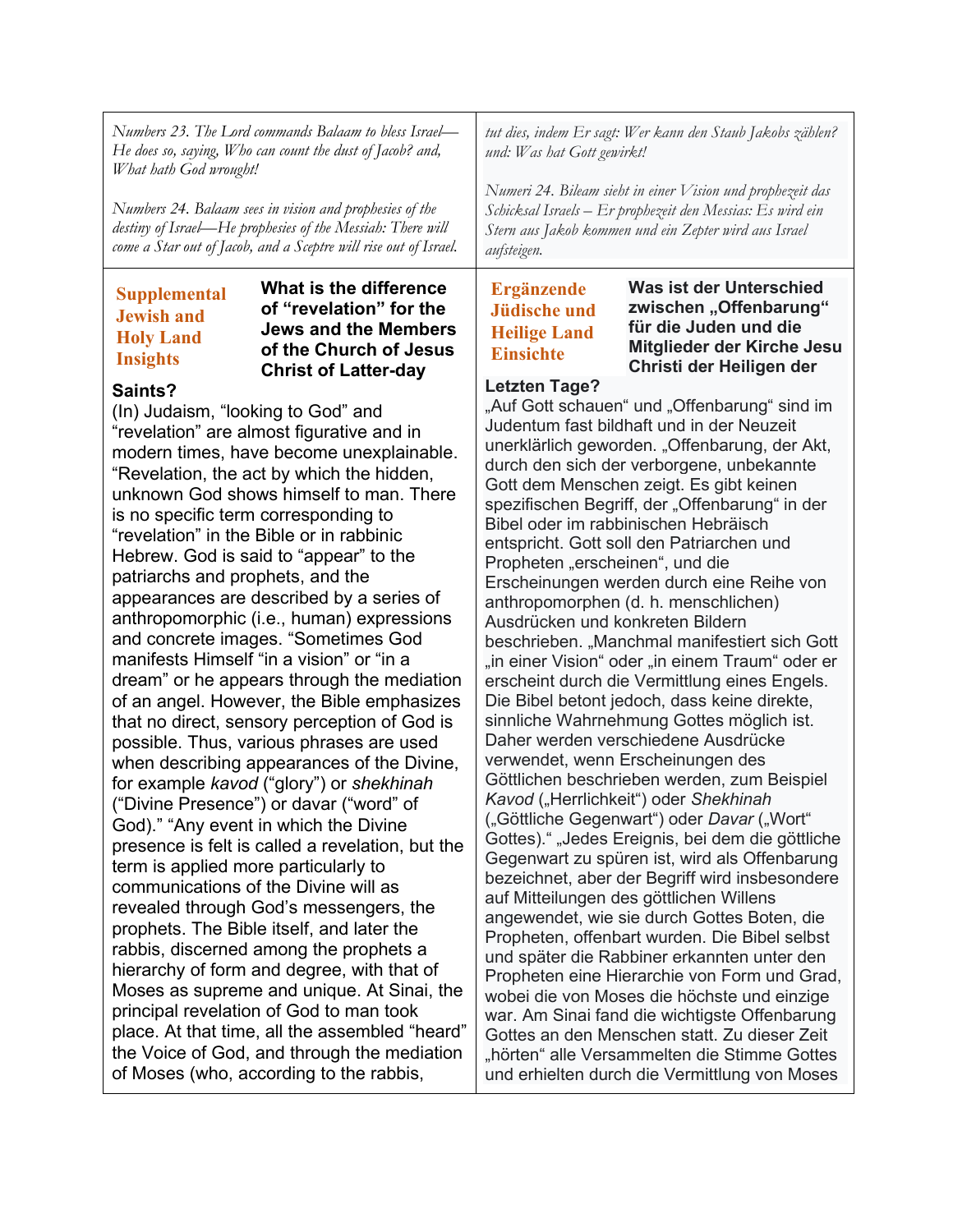| functioned there as a scribe), received the<br>complete text of the Torah and its<br>interpretation, the Oral Law." (Encyclopedia<br><b>Judaica Jr.) "Revelation is communication</b><br>from God to His children. This guidance<br>comes through various channels according<br>to the needs and circumstances of<br>individuals, families, and the Church as a<br>whole. When the Lord reveals His will to the<br>Church, He speaks through His prophet."<br>(https://www.churchofjesuschrist.org/study/<br>manual/gospel-topics/revelation) Revelation is<br>communication from God to man. It can<br>occur in many different ways. Some<br>prophets, like Moses and Joseph Smith,<br>have talked with God face to face. Some<br>persons have had personal communication<br>with angels. (https://www.<br>churchofjesuschrist.org/study/new-<br>era/1982/09/revelation) The privilege of<br>receiving revelation is one of the greatest<br>gifts of God to His children. Through the<br>manifestations of the Holy Ghost, the Lord<br>will assist us in all our righteous pursuits.<br>(President Russell M. Nelson, Revelation-for-<br>the Church, revelation for our lives<br>https://www.churchofjesuschrist.org/study/gen<br>eral-conference/2018/04) | (der dort nach Angaben der Rabbiner als<br>Schreiber fungierte) den vollständigen Text der<br>Tora und ihre Auslegung, das Mündliche<br>Gesetz . " (Enzyklopädie Judaica) "Offenbarung<br>ist Mitteilung von Gott an seine Kinder. Diese<br>Anleitung erfolgt über verschiedene Kanäle, je<br>nach den Bedürfnissen und Umständen des<br>Einzelnen, der Familie und der Kirche als<br>Ganzes. Wenn der Herr der Kirche seinen<br>Willen offenbart, spricht er durch seinen<br>Propheten."<br>(https://www.churchofjesuschrist.org/study/man<br>ual/gospel-topics/revelation) Offenbarung ist<br>die Mitteilung von Gott an den Menschen. Es<br>kann auf viele verschiedene Arten auftreten.<br>Einige Propheten, wie Moses und Joseph<br>Smith, haben mit Gott von Angesicht zu<br>Angesicht gesprochen. Einige Personen hatten<br>persönliche Kommunikation mit Engeln.<br>(https://www.churchofjesuschrist.org/study/new<br>-era/1982/09/revelation) Das Privileg,<br>Offenbarung zu empfangen, ist eines der<br>größten Geschenke Gottes an seine Kinder.<br>Durch die Kundgebungen des Heiligen Geistes<br>wird uns der Herr bei all unseren<br>rechtschaffenen Bestrebungen beistehen.<br>(Präsident Russell M. Nelson, Offenbarung für<br>die Kirche, Offenbarung für unser Leben<br>https://www.churchofjesuschrist.org/study/gene<br>ral-conference/2018/04) |
|-------------------------------------------------------------------------------------------------------------------------------------------------------------------------------------------------------------------------------------------------------------------------------------------------------------------------------------------------------------------------------------------------------------------------------------------------------------------------------------------------------------------------------------------------------------------------------------------------------------------------------------------------------------------------------------------------------------------------------------------------------------------------------------------------------------------------------------------------------------------------------------------------------------------------------------------------------------------------------------------------------------------------------------------------------------------------------------------------------------------------------------------------------------------------------------------------------------------------------------------------------------|----------------------------------------------------------------------------------------------------------------------------------------------------------------------------------------------------------------------------------------------------------------------------------------------------------------------------------------------------------------------------------------------------------------------------------------------------------------------------------------------------------------------------------------------------------------------------------------------------------------------------------------------------------------------------------------------------------------------------------------------------------------------------------------------------------------------------------------------------------------------------------------------------------------------------------------------------------------------------------------------------------------------------------------------------------------------------------------------------------------------------------------------------------------------------------------------------------------------------------------------------------------------------------------------------------------------------------------------------------------------|
| Which two of the Twelve came back with<br>a "good report?"<br>When Moses sent spies into the land of<br>Canaan, two came back with a good report<br>and evidence of a fruitful land. They were<br>Caleb of the tribe of Judah, and Joshua of<br>the tribe of Joseph. They believed that God<br>would lead them to succeed. They were the<br>only men from their generation permitted to<br>go into the Promised Land after the exodus.<br>"And Caleb stilled the people before Moses,<br>and said, Let us go up at once, and possess<br>it; for we are well able to overcome it."<br>(Numbers 13:30) In Israel today, the Israeli<br>government uses the symbol of Caleb and<br>Joshua carrying a huge clump of grapes<br>between them as the official seal of the                                                                                                                                                                                                                                                                                                                                                                                                                                                                                          | Welche zwei der Zwölf kamen mit einem<br>"guten Bericht" zurück?<br>Als Moses Kundschafter in das Land Kanaan<br>schickte, kamen zwei mit einem guten Bericht<br>und Beweisen für ein fruchtbares Land zurück.<br>Sie waren Kaleb aus dem Stamm Juda und<br>Josua aus dem Stamm Joseph. Sie glaubten,<br>dass Gott sie zum Erfolg führen würde. Sie<br>waren die einzigen Männer ihrer Generation,<br>die nach dem Exodus in das Gelobte Land<br>einreisen durften. "Kaleb beruhigte das Volk,<br>das über Mose aufgebracht war, und sagte:<br>Wir können trotzdem hinaufziehen und das<br>Land in Besitz nehmen; wir werden es gewiss<br>bezwingen." (Numeri 13:30) In Israel verwendet<br>die israelische Regierung heute das Symbol<br>von Kaleb und Josua, die eine riesige<br>Weintraube zwischen sich tragen, als offizielles                                                                                                                                                                                                                                                                                                                                                                                                                                                                                                                                  |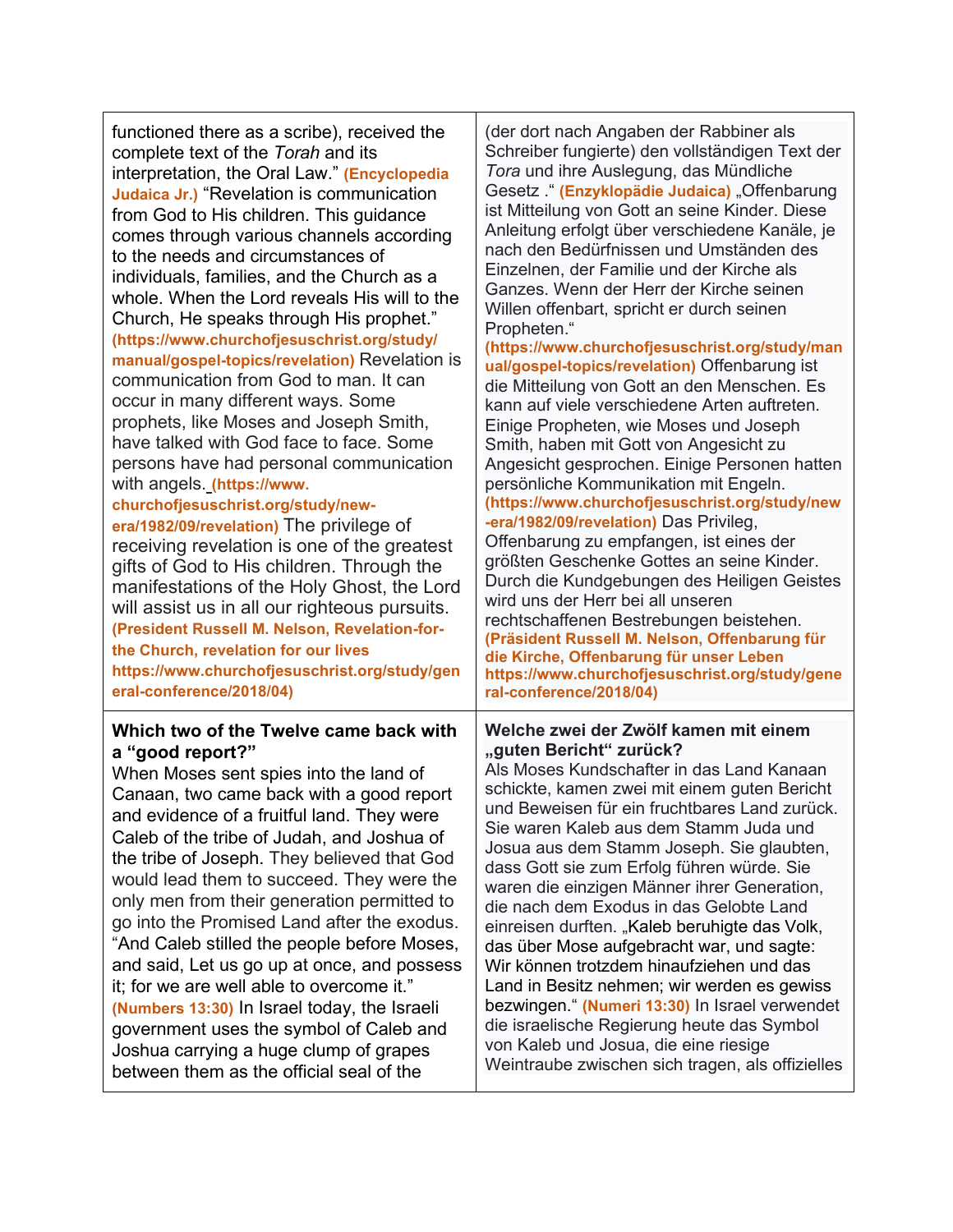Ministry of Tourism, bringing a good report! It is significant that Caleb and Joshua, who reflected faith in Moses' prophecies and brought back the good report, were the only original emigrants from Egypt that were allowed into the promised land. They maintained their faith throughout the wilderness journey. That journey introduced symbols (like the serpent) that represented faith in the Lord. Apostles Howard W. Hunter and James E. Faust were the LDS General Authorities in charge of the Jerusalem Center project, where the BYU Jerusalem Studies are now housed. When it was completed, they related the miracle of its approval and construction. After a marvelous meeting recounting the solid approval of the Israeli Government and the failure of a small religious band to thwart the completion of the Jerusalem Center, Elder Faust hastened to say, "We take no credit for these miracles—we want to enter the 'promised land.'"

### **How did the serpent become a symbol of the will of God?**

"The *Mishnah* states that the copper serpent (*nahash nehoshet* in Hebrew) was not the power which cured the people. Rather it was when the people finally turned their eyes upward toward Heaven and listened to the will of God that they were cured. After the plague ended, the *nahash nehoshet* served as an ever-present reminder of the dangers and evils which could befall the people in the desert were it not for God's constant loving care." "The people kept the copper serpent when they settled in *Erez* Israel and remembered its significance. However, when they began to look up to it instead of gazing beyond it to heaven, King Hezekiah had it destroyed so that it should not lead to idol worship." "Sometimes seals . . . bore emblems with . . . a serpent on it, since the

Siegel des Tourismusministeriums, das einen guten Bericht bringt! Es ist bezeichnend, dass Kaleb und Josua, die den Glauben an Moses Prophezeiungen widerspiegelten und den guten Bericht zurückbrachten, die einzigen ursprünglichen Auswanderer aus Ägypten waren, die in das verheißene Land einreisen durften. Sie bewahrten ihren Glauben während der gesamten Wildnisreise. Diese Reise führte Symbole (wie die Schlange) ein, die den Glauben an den Herrn darstellten. Die Apostel Howard W. Hunter und James E. Faust waren die HLT-Generalautoritäten, die für das Jerusalem Center-Projekt verantwortlich waren, in dem jetzt die BYU Jerusalem Studies untergebracht sind. Als es fertiggestellt war, erzählten sie das Wunder seiner Genehmigung und seines Baus. Nach einem wunderbaren Treffen, bei dem von der soliden Zustimmung der israelischen Regierung und dem Versagen einer kleinen religiösen Bande berichtet wurde, die Fertigstellung des Jerusalem-Zentrums zu verhindern, beeilte sich Elder Faust zu sagen: "Wir rechnen uns diese Wunder nicht an – wir wollen in die , gelobtes Land' eingehen."

### **Wie wurde die Schlange zum Symbol des Willens Gottes?**

"Die *Mischna* besagt, dass die Kupferschlange (*nahash nehoshet* auf Hebräisch) nicht die Kraft war, die die Menschen heilte. Vielmehr wurden sie geheilt, als die Menschen schließlich ihre Augen zum Himmel aufwärts richteten und auf den Willen Gottes hörten. Nach dem Ende der Plage diente der nahash nehoshet als eine allgegenwärtige Erinnerung an die Gefahren und Übel, die den Menschen in der Wüste widerfahren könnten, wäre da nicht Gottes ständige liebevolle Fürsorge." "Die Menschen behielten die Kupferschlange, als sie sich in *Erez* Israel niederließen, und erinnerten sich an ihre Bedeutung. Als sie jedoch anfingen, zu ihm aufzublicken, anstatt darüber hinaus zum Himmel zu blicken, ließ König Hiskia ihn zerstören, damit er nicht zur Götzenanbetung führen sollte." "Manchmal Seehunde . . . trug Embleme mit . . . eine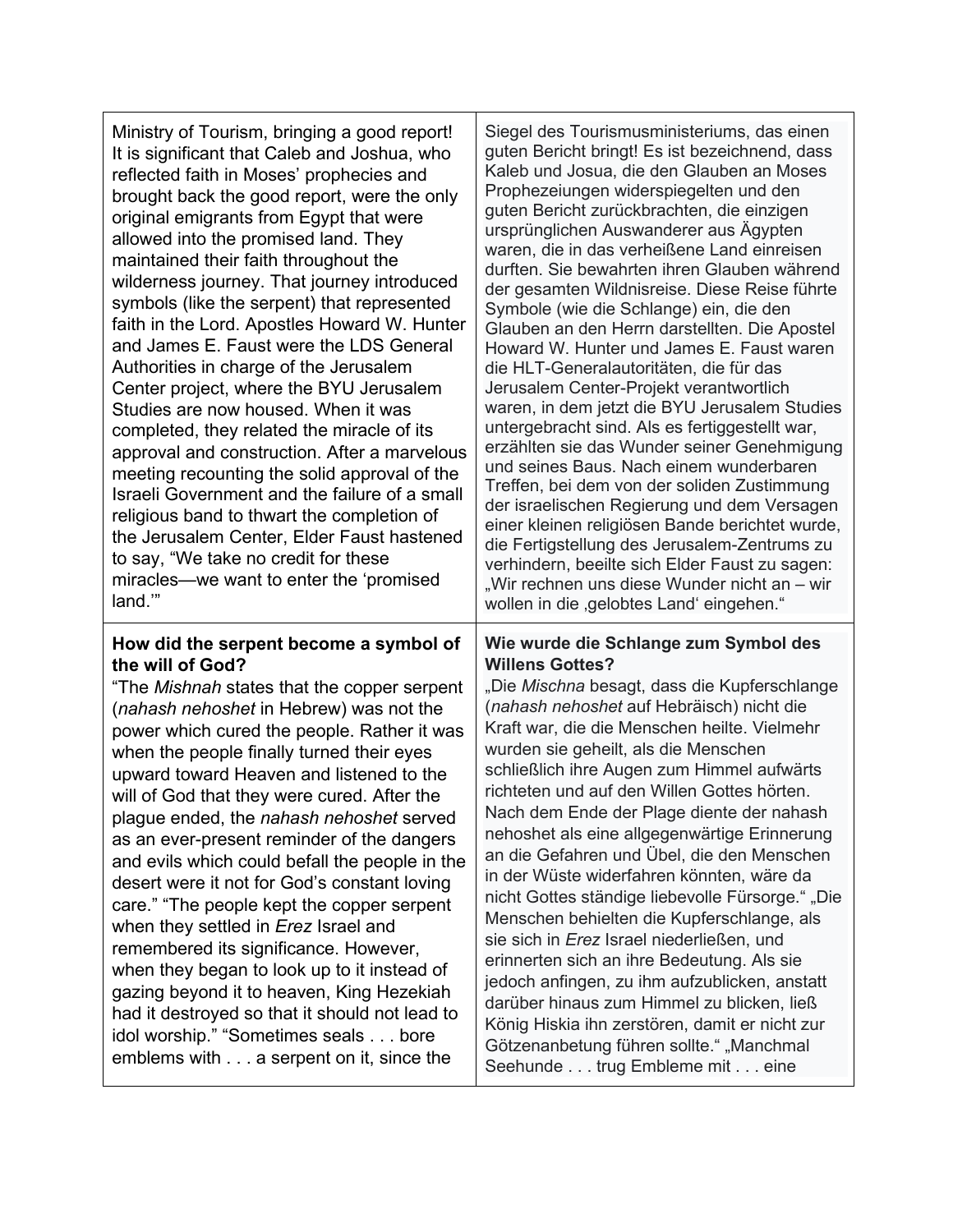| Hebrew word for snake was numerically                | Schlange darauf, da das hebräische Wort für    |
|------------------------------------------------------|------------------------------------------------|
| equivalent to the word for Messiah."                 | Schlange zahlenmäßig dem Wort für Messias      |
| (Encyclopedia Judaica Jr.)                           | entsprach." (Enzyklopädie Judaica Jr.)         |
| How did the minor festival, Tu Be Av,                | Wie begann das kleine Fest Tu Be Av?           |
| begin?                                               | "TU BE-AV oder der 15. Tag des Monats Av,      |
| "TU BE-AV or the 15th day of the month of            | war das Datum eines kleinen Festes, das nur    |
| Av, was the date of a minor festival,                | in den Tagen des Zweiten Tempels begangen      |
| observed only in the days of the Second              | wurde und den Beginn der Weinernte in Erez     |
| Temple, which marked the beginning of the            | (Land von) Israel markierte." "Im Talmud       |
| grape harvest in <i>Erez</i> (land of) Israel." "In  | werden mehrere zusätzliche Gründe für das      |
| the Talmud, several additional reasons for           | Fest von Tu be-Av angegeben. Es wurde          |
| the festivity of Tu be-Av are given. It was          | angenommen, dass dies der Tag war, an dem      |
| believed to be the day on which the                  | die Israeliten in der Wüste aufhörten, für die |
| Israelites in the desert ceased to die for the       | Sünden zu sterben, die nach der Rückkehr der   |
| sins incurred following the return of the spies      | Spione begangen wurden, die ausgesandt         |
| sent to spy out the land of Canaan"                  | wurden, um das Land Kanaan                     |
| (Encyclopedia Judaica Jr.)                           | auszukundschaften " (Enzyklopädie Judaica)     |
| How does religious clothing remind us to             | Wie erinnert uns religiöse Kleidung daran,     |
| keep the commandments?                               | die Gebote zu halten?                          |
| Jews use garments to remind them of                  | Juden verwenden Kleidungsstücke, um sie an     |
| ancient temple rituals. The garment is called        | alte Tempelrituale zu erinnern. Das            |
| a 'tallith' and it has four sets of Zizit (strings), | Kleidungsstück wird "Tallith" genannt und hat  |
| with knots that are reminders of the binding         | vier Sätze Zizit (Schnüre) mit Knoten, die an  |
| covenants. "According to the Bible, God              | die bindenden Bündnisse erinnern. "Gemäß       |
| commanded the Jews to wear fringes onthe             | der Bibel befahl Gott den Juden, Fransen an    |
| corners of their garments as a reminder of           | den Ecken ihrer Kleider zu tragen, um an die   |
| the Lord's commandments: "And it shall be            | Gebote des Herrn zu erinnern: "Und es soll     |
| unto you for a fringe that ye may look upon it       | euch als Fransen gelten, dass ihr darauf seht  |
| and remember all the commandments of the             | und an alle Gebote des Herrn denkt Herr."      |
| Lord." This fringe is called zizit." "The tallith    | Dieser Rand heißt Zizit." "Der Tallith ist     |
| is usually white and made either of wool,            | normalerweise weiß und besteht entweder aus    |
| cotton, or silk Although the ordinary                | Wolle, Baumwolle oder Seide Obwohl der         |
| tallith is worn only in the synagogue, strictly      | gewöhnliche Tallith nur in der Synagoge        |
| observant Jews wear the tallith katan (small         | getragen wird, tragen streng praktizierende    |
| tallith) under their upper garments the whole        | Juden den Tallith Katan (kleiner Tallith) den  |
| day." (Encyclopedia Judaica Jr.) "And the            | ganzen Tag unter ihrer Oberbekleidung."        |
| LORD spake unto Moses, saying, Speak unto            | (Enzyklopädie Judaica) "Der Herr sprach zu     |
| the children of Israel, and bid them that they       | Mose: Rede zu den Israeliten und sag zu        |
| make them fringes in the borders of their            | ihnen, sie sollen sich Quasten an ihre         |
| garments throughout their generations, and           | Kleiderzipfel nähen, von Generation zu         |
| that they put upon the fringe of the borders a       | Generation, und sollen an den Quasten eine     |
| ribband of blue: And it shall be unto you for a      | violette Purpurschnur anbringen; sie soll bei  |
| fringe, that ye may look upon it, and                | euch zur Quaste gehören. Wenn ihr sie seht,    |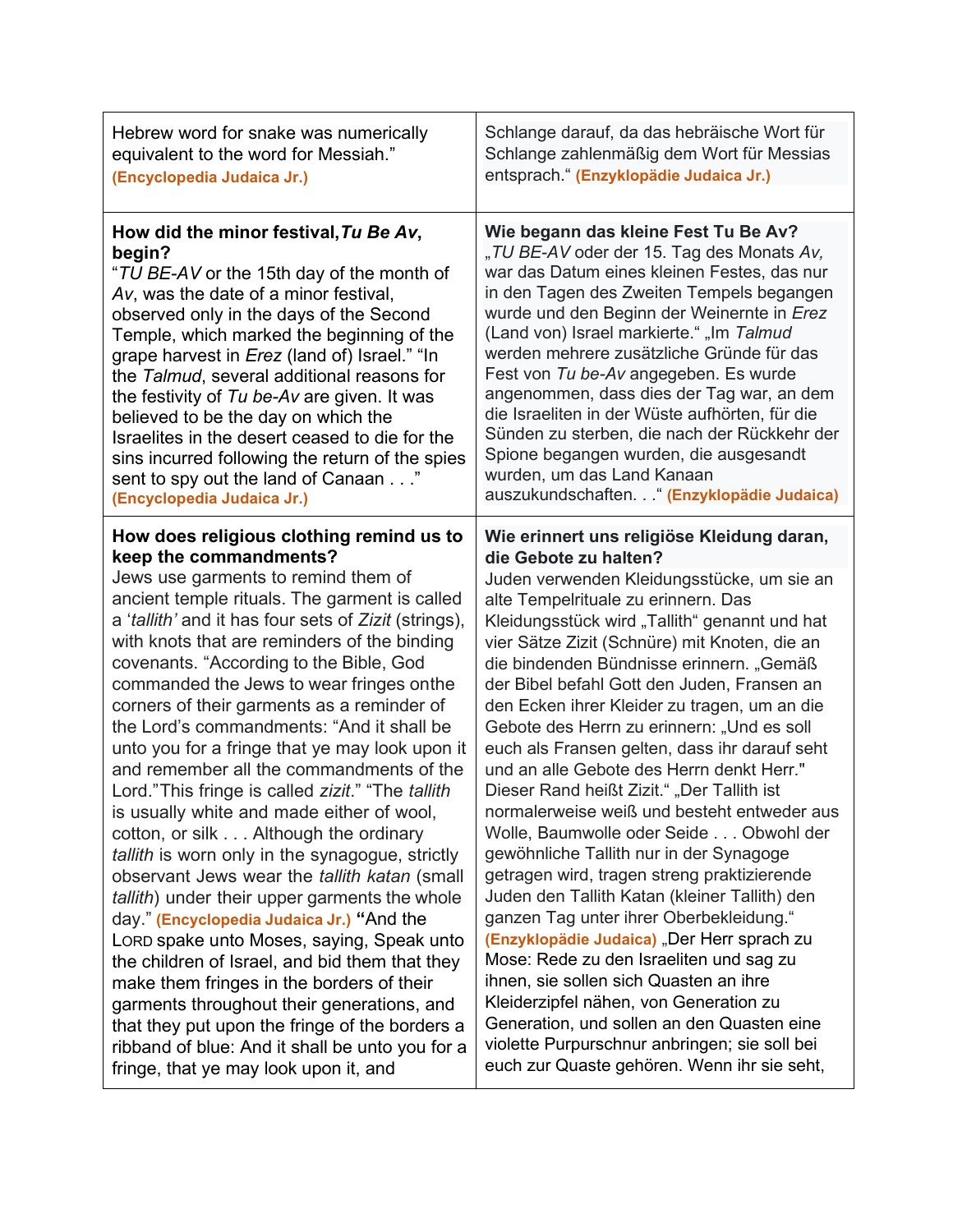| remember all the commandments of the                                                                                                                                                                                                                                                                                                                                                                                                                                                                                                                                                                                                                                                                                                                                                                                                                                                                                                                                                                                                                                                                                                                                                                                                                                                                                                                                                                                                                                                                                                                                                                                                                                                                                                                                                               | werdet ihr euch an alle Gebote des Herrn                                                                                                                                                                                                                                                                                                                                                                                                                                                                                                                                                                                                                                                                                                                                                                                                                                                                                                                                                                                                                                                                                                                                                                                                                                                                                                                                                                                                                                                                                                                                                                                                                                                                                                                                                                                            |
|----------------------------------------------------------------------------------------------------------------------------------------------------------------------------------------------------------------------------------------------------------------------------------------------------------------------------------------------------------------------------------------------------------------------------------------------------------------------------------------------------------------------------------------------------------------------------------------------------------------------------------------------------------------------------------------------------------------------------------------------------------------------------------------------------------------------------------------------------------------------------------------------------------------------------------------------------------------------------------------------------------------------------------------------------------------------------------------------------------------------------------------------------------------------------------------------------------------------------------------------------------------------------------------------------------------------------------------------------------------------------------------------------------------------------------------------------------------------------------------------------------------------------------------------------------------------------------------------------------------------------------------------------------------------------------------------------------------------------------------------------------------------------------------------------|-------------------------------------------------------------------------------------------------------------------------------------------------------------------------------------------------------------------------------------------------------------------------------------------------------------------------------------------------------------------------------------------------------------------------------------------------------------------------------------------------------------------------------------------------------------------------------------------------------------------------------------------------------------------------------------------------------------------------------------------------------------------------------------------------------------------------------------------------------------------------------------------------------------------------------------------------------------------------------------------------------------------------------------------------------------------------------------------------------------------------------------------------------------------------------------------------------------------------------------------------------------------------------------------------------------------------------------------------------------------------------------------------------------------------------------------------------------------------------------------------------------------------------------------------------------------------------------------------------------------------------------------------------------------------------------------------------------------------------------------------------------------------------------------------------------------------------------|
| LORD, and do them; and that ye seek not                                                                                                                                                                                                                                                                                                                                                                                                                                                                                                                                                                                                                                                                                                                                                                                                                                                                                                                                                                                                                                                                                                                                                                                                                                                                                                                                                                                                                                                                                                                                                                                                                                                                                                                                                            | erinnern, ihr werdet sie halten und eurem                                                                                                                                                                                                                                                                                                                                                                                                                                                                                                                                                                                                                                                                                                                                                                                                                                                                                                                                                                                                                                                                                                                                                                                                                                                                                                                                                                                                                                                                                                                                                                                                                                                                                                                                                                                           |
| after your own heart and your own eyes,                                                                                                                                                                                                                                                                                                                                                                                                                                                                                                                                                                                                                                                                                                                                                                                                                                                                                                                                                                                                                                                                                                                                                                                                                                                                                                                                                                                                                                                                                                                                                                                                                                                                                                                                                            | Herzen und euren Augen nicht nachgeben,                                                                                                                                                                                                                                                                                                                                                                                                                                                                                                                                                                                                                                                                                                                                                                                                                                                                                                                                                                                                                                                                                                                                                                                                                                                                                                                                                                                                                                                                                                                                                                                                                                                                                                                                                                                             |
| after which ye use to go a whoring: That ye                                                                                                                                                                                                                                                                                                                                                                                                                                                                                                                                                                                                                                                                                                                                                                                                                                                                                                                                                                                                                                                                                                                                                                                                                                                                                                                                                                                                                                                                                                                                                                                                                                                                                                                                                        | wenn sie euch zur Untreue verleiten wollen. Ihr                                                                                                                                                                                                                                                                                                                                                                                                                                                                                                                                                                                                                                                                                                                                                                                                                                                                                                                                                                                                                                                                                                                                                                                                                                                                                                                                                                                                                                                                                                                                                                                                                                                                                                                                                                                     |
| may remember, and do all my                                                                                                                                                                                                                                                                                                                                                                                                                                                                                                                                                                                                                                                                                                                                                                                                                                                                                                                                                                                                                                                                                                                                                                                                                                                                                                                                                                                                                                                                                                                                                                                                                                                                                                                                                                        | sollt so an alle meine Gebote denken und sie                                                                                                                                                                                                                                                                                                                                                                                                                                                                                                                                                                                                                                                                                                                                                                                                                                                                                                                                                                                                                                                                                                                                                                                                                                                                                                                                                                                                                                                                                                                                                                                                                                                                                                                                                                                        |
| commandments, and be holy unto your God.                                                                                                                                                                                                                                                                                                                                                                                                                                                                                                                                                                                                                                                                                                                                                                                                                                                                                                                                                                                                                                                                                                                                                                                                                                                                                                                                                                                                                                                                                                                                                                                                                                                                                                                                                           | halten; dann werdet ihr eurem Gott heilig sein."                                                                                                                                                                                                                                                                                                                                                                                                                                                                                                                                                                                                                                                                                                                                                                                                                                                                                                                                                                                                                                                                                                                                                                                                                                                                                                                                                                                                                                                                                                                                                                                                                                                                                                                                                                                    |
| (Numbers 15:37-40)                                                                                                                                                                                                                                                                                                                                                                                                                                                                                                                                                                                                                                                                                                                                                                                                                                                                                                                                                                                                                                                                                                                                                                                                                                                                                                                                                                                                                                                                                                                                                                                                                                                                                                                                                                                 | (Numeri 15:37-40)                                                                                                                                                                                                                                                                                                                                                                                                                                                                                                                                                                                                                                                                                                                                                                                                                                                                                                                                                                                                                                                                                                                                                                                                                                                                                                                                                                                                                                                                                                                                                                                                                                                                                                                                                                                                                   |
| What can I learn from Balaam?<br>There is quite a collection of Jewish traditions<br>about Balaam, mostly negative and confusing.<br>First of all, he is considered a "gentile<br>prophet." What makes this of interest is the<br>acknowledgment, or at least the inference, that<br>there were prophets outside of ethnic Israel.<br>Unfortunately, the same Jewish tradition<br>distrusts "gentile" prophets, (the Jews state<br>that there are a number of gentiles prophets in<br>the Bible; Daniel Balaam, Obadiah, Haggai,<br>Zechariah, and Malachi, several converted<br>and became Israelites). At the same time, it<br>diminishes the importance of the positive<br>Biblical accounts of Balaam before his<br>apostacy. Balaam was very politically involved<br>and apparently prophesied of a latter-day King<br>David: "Even in parashat-Bilam, (weekly Torah<br>reading) the prophecy in that section bears<br>upon two Mashiachs; the first, namely David,<br>who helped to save Israel from the hand of<br>their enemies, and the future Mashiach, a<br>descendant of David, who will help Israel."<br>(Torah and Existence-Dr. Chaim Zimmerman) "I<br>shall see him, but not now: I shall behold him,<br>but not nigh: there shall come a Star out of<br>Jacob, and a Scepter shall rise out of Israel,<br>and shall smite the corners of Moab, and<br>destroy all the children of Sheth. And Edom<br>shall be a possession, Seir also shall be a<br>possession for his enemies; and Israel shall do<br>valiantly. Out of Jacob shall come he that shall<br>have dominion, and shall destroy him that<br>remaineth of the city." (Numbers 24:17-19)<br>Balaam is provoked to curse Israel,<br>however, returns the message that he can<br>only do what Jehovah commands! Balaam is | Was kann ich von Bileam lernen?<br>Es gibt eine ziemliche Sammlung jüdischer<br>Überlieferungen über Bileam, meist negativ<br>und verwirrend. Zunächst gilt er als<br>"nichtjüdischer Prophet". Was dies interessant<br>macht, ist die Anerkennung oder zumindest die<br>Schlussfolgerung, dass es Propheten<br>außerhalb des ethnischen Israels gab. Leider<br>misstraut die gleiche jüdische Tradition<br>"heidnischen" Propheten (die Juden geben an,<br>dass es eine Reihe von nichtjüdischen<br>Propheten in der Bibel gibt; Daniel Bileam,<br>Obadja, Haggai, Sacharja und Maleachi,<br>mehrere konvertierten und wurden Israeliten).<br>Gleichzeitig verringert es die Bedeutung der<br>positiven biblischen Berichte über Bileam vor<br>seinem Abfall. Bileam war politisch sehr<br>engagiert und prophezeite anscheinend einen<br>neuzeitlichen König David: "Sogar in Parashat-<br>Bilam (wöchentliche Tora-Lesung) bezieht sich<br>die Prophezeiung in diesem Abschnitt auf zwei<br>Maschiachs; der erste, nämlich David, der half,<br>Israel aus der Hand ihrer Feinde zu retten, und<br>der zukünftige Maschiach, ein Nachkomme<br>Davids, der Israel helfen wird." (Tora und<br>Existenz-Dr. Chaim Zimmerman) "Ich sehe ihn,<br>aber nicht jetzt, ich erblicke ihn, aber nicht in<br>der Nähe: Ein Stern geht in Jakob auf, ein<br>Zepter erhebt sich in Israel. Er zerschlägt Moab<br>die Schläfen und allen Söhnen Sets den<br>Schädel. Edom wird sein Eigentum, Seïr, sein<br>Feind, wird sein Besitz. Israel aber wird<br>mächtig und stark. Aus Jakob steigt einer<br>herab und vernichtet alles, was aus der Stadt<br>entkam." (Numeri 24:17-19) Bileam wird<br>provoziert, Israel zu verfluchen, erwidert jedoch<br>die Botschaft, dass er nur tun kann, was<br>Jehova befiehlt! Bileam reitet auf einem Esel, |